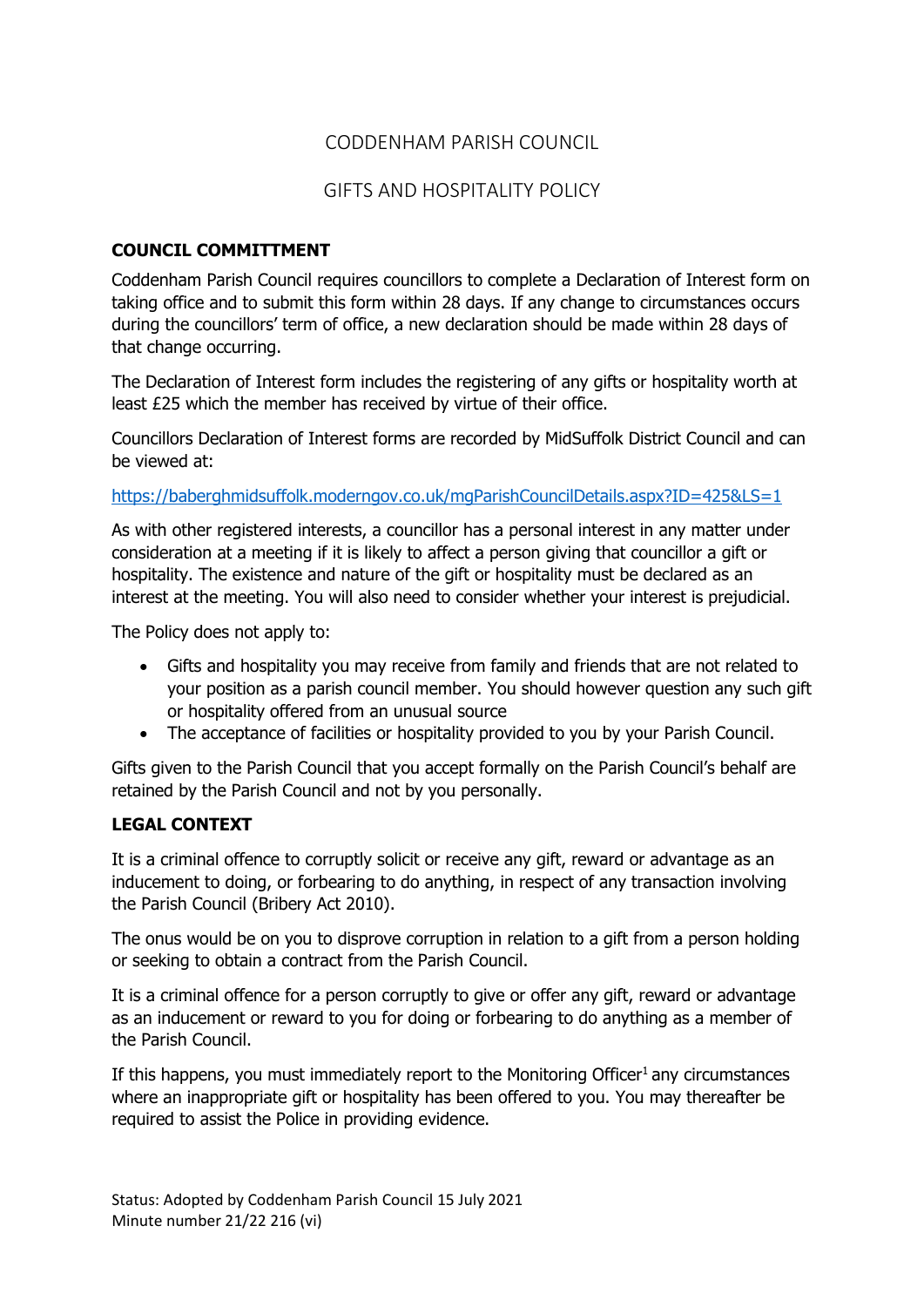### **SCOPE**

Gifts and hospitality include:

- The free gift of any goods or services
- An opportunity to acquire any goods or services not available to the general public, or at a discount or at terms not available to the general public
- The offer of food, drink, accommodation or entertainment or the opportunity to attend any cultural or sporting event
- The use of a free car.

Common gifts include pens, diaries, calendars and other business stationery, articles of clothing, books, flowers and bouquets.

When making purchases you should be cautious if additional services, privileges or advantages are offered which might be related to your position as a member of the Parish Council.

## **APPROPRIATE GIFTS AND HOSPITALITY**

There are some circumstances where you may accept gifts and hospitality as being in the normal course of your duties as a member:

- Civic hospitality provided by another authority
- Normal and modest refreshment in connection with any meeting in the course of your work as a Parish Council member (e.g. tea, coffee and other normal beverages and biscuits)
- Tickets for sporting, cultural and entertainment events which are sponsored or promoted by the Parish Council or bodies to which you have been appointed by the Parish Council, and the tickets offered in relation to that sponsorship or promotion
- Small low value gifts (below £25 such as pens, diaries, calendars, flowers and other mementos and tokens)
- Drinks or other modest refreshment received in the normal course of socialising arising consequently from Parish Council business
- Modest meals provided as a matter of courtesy in the office or meeting place of a person with whom the Parish Council has a business connection
- Souvenirs and gifts from other public bodies intended as personal gifts (e.g. arising from civic events).

#### **GUIDANCE PRINCIPLES TO APPLY IN RELATION TO GIFTS AND HOSPITALITY**

In deciding whether it is appropriate to accept any gift or hospitality, Councillors must apply the following principles:

- Do not accept a gift or hospitality as an inducement or reward for anything you do as a Parish Council member. If you have any suspicion that the motive behind the gift or hospitality is an inducement or reward, you must decline it. "Reward" includes remuneration, reimbursement and fee.
- Do not accept a gift or hospitality of significant value or whose value is excessive in the circumstances
- Do not accept a gift or hospitality if acceptance might be open to misinterpretation. Such circumstances will include gifts and hospitality:

Status: Adopted by Coddenham Parish Council 15 July 2021 Minute number 21/22 216 (vi)